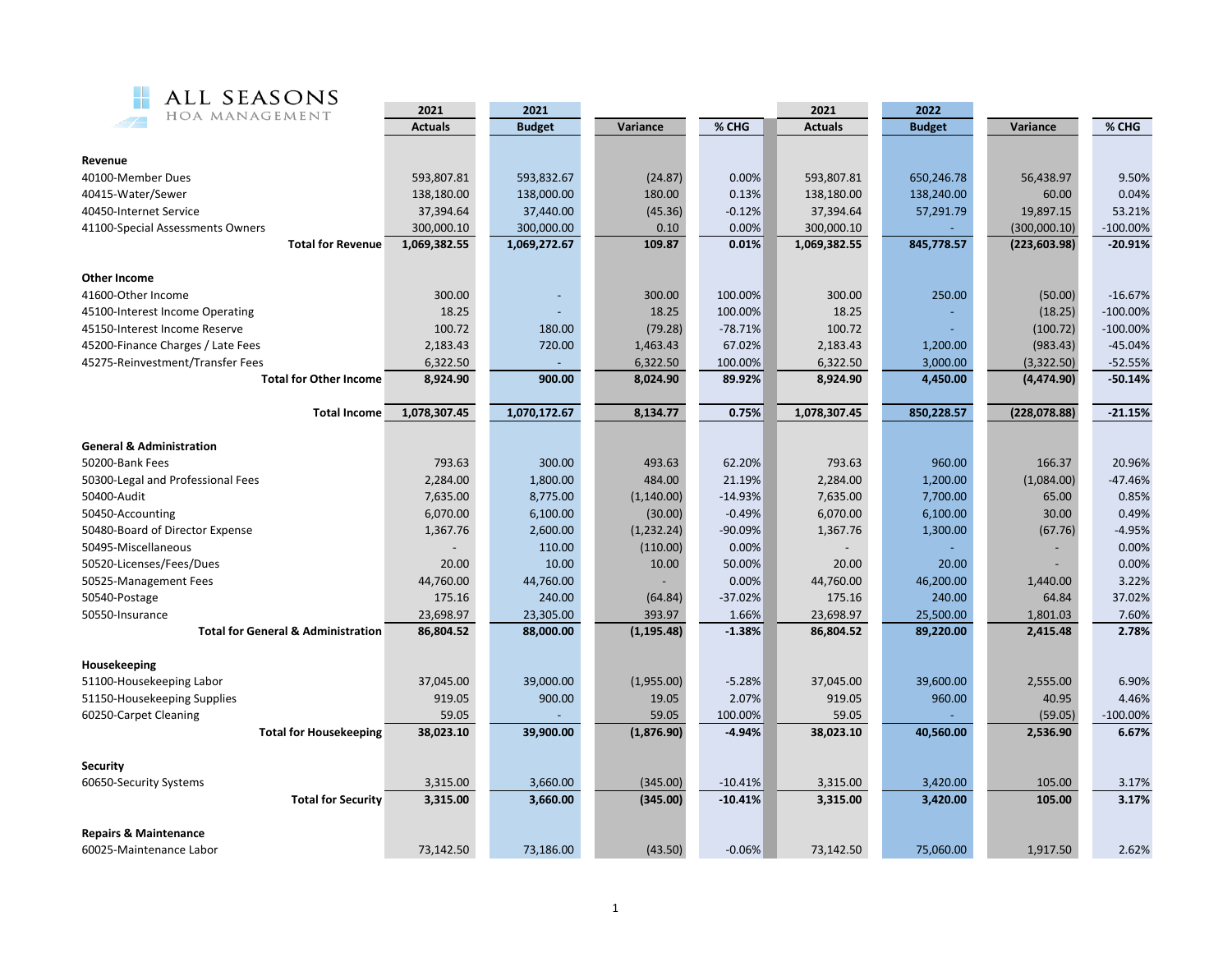

| ALL SEASONS                                | 2021           | 2021          |             |           | 2021                     | 2022          |               |             |
|--------------------------------------------|----------------|---------------|-------------|-----------|--------------------------|---------------|---------------|-------------|
| HOA MANAGEMENT                             | <b>Actuals</b> | <b>Budget</b> | Variance    | % CHG     | <b>Actuals</b>           | <b>Budget</b> | Variance      | % CHG       |
| 60030-Contract Services                    | 29,881.68      | 27,575.00     | 2,306.68    | 7.72%     | 29,881.68                | 31,600.00     | 1,718.32      | 5.75%       |
| 60075-Alarm Monitoring                     | 3,770.50       | 3,600.00      | 170.50      | 4.52%     | 3,770.50                 | 3,840.00      | 69.50         | 1.84%       |
| 60100-Landscape Labor                      | 29,218.75      | 27,500.00     | 1,718.75    | 5.88%     | 29,218.75                | 28,305.00     | (913.75)      | $-3.13%$    |
| 60115-Fire Sprinklers                      | 17,440.36      | 9,450.00      | 7,990.36    | 45.82%    | 17,440.36                | 16,000.00     | (1,440.36)    | $-8.26%$    |
| 60210-Pool & Spa Maintenance Labor         | 9,871.08       | 8,500.00      | 1,371.08    | 13.89%    | 9,871.08                 | 10,140.00     | 268.92        | 2.72%       |
| 60215-Pool & Spa Contractor                | 1,010.73       | 1,600.00      | (589.27)    | -58.30%   | 1,010.73                 | 1,020.00      | 9.27          | 0.92%       |
| 60260-Snow Removal Labor                   | 16,550.25      | 20,000.00     | (3,449.75)  | $-20.84%$ | 16,550.25                | 17,190.00     | 639.75        | 3.87%       |
| 60265-Snow Removal Contractor              |                | 750.00        | (750.00)    | 0.00%     |                          |               |               | 0.00%       |
| 60400-Elevators                            | 12,602.68      | 14,520.00     | (1, 917.32) | $-15.21%$ | 12,602.68                | 13,080.00     | 477.32        | 3.79%       |
| 60450-Pest Control                         | 7,500.00       | 6,000.00      | 1,500.00    | 20.00%    | 7,500.00                 | 9,000.00      | 1,500.00      | 20.00%      |
| <b>Total for Repairs &amp; Maintenance</b> | 200,988.53     | 192,681.00    | 8,307.53    | 4.13%     | 200,988.53               | 205,235.00    | 4,246.47      | 2.11%       |
| <b>Supplies</b>                            |                |               |             |           |                          |               |               |             |
| 61100-Supplies-Building                    | 7,767.02       | 7,625.00      | 142.02      | 1.83%     | 7,767.02                 | 7,860.00      | 92.98         | 1.20%       |
| 61145-Supplies - Fuel                      | 1,682.52       | 1,020.00      | 662.52      | 39.38%    | 1,682.52                 | 1,720.00      | 37.48         | 2.23%       |
| 61150-Supplies-Pool                        | 4,429.01       | 4,500.00      | (70.99)     | $-1.60%$  | 4,429.01                 | 4,560.00      | 130.99        | 2.96%       |
| 61180-Tool Supplies                        | 485.64         | 500.00        | (14.36)     | $-2.96%$  | 485.64                   | 500.00        | 14.36         | 2.96%       |
| 61200-Supplies-Snow Removal                | 1,224.15       | 1,325.00      | (100.85)    | $-8.24%$  | 1,224.15                 | 1,325.00      | 100.85        | 8.24%       |
| <b>Total for Supplies</b>                  | 15,588.34      | 14,970.00     | 618.34      | 3.97%     | 15,588.34                | 15,965.00     | 376.66        | 2.42%       |
| <b>Utilities</b>                           |                |               |             |           |                          |               |               |             |
| 66100-Cable TV                             | 52,994.61      | 52,800.00     | 194.61      | 0.37%     | 52,994.61                | 54,584.45     | 1,589.84      | 3.00%       |
| 66200-Electric                             | 25,575.48      | 26,406.98     | (831.50)    | $-3.25%$  | 25,575.48                | 26,342.74     | 767.26        | 3.00%       |
| 66300-Gas                                  | 9,862.11       | 12,067.56     | (2,205.45)  | $-22.36%$ | 9,862.11                 | 10,157.97     | 295.86        | 3.00%       |
| 66400-Internet                             | 35,817.27      | 36,614.62     | (797.35)    | $-2.23%$  | 35,817.27                | 57,291.79     | 21,474.52     | 59.96%      |
| 66500-Sewer                                | 53,787.77      | 55,140.19     | (1,352.42)  | $-2.51%$  | 53,787.77                | 55,401.40     | 1,613.63      | 3.00%       |
| 66600-Telephone                            | 14,933.25      | 13,465.85     | 1,467.40    | 9.83%     | 14,933.25                | 15,381.25     | 448.00        | 3.00%       |
| 66700-Trash Removal                        | 48.00          |               | 48.00       | 100.00%   | 48.00                    | 20.60         | (27.40)       | $-57.08%$   |
| 66800-Water                                | 76,231.84      | 76,216.49     | 15.35       | 0.02%     | 76,231.84                | 78,518.79     | 2,286.96      | 3.00%       |
| <b>Total for Utilities</b>                 | 269,250.32     | 272,711.68    | (3,461.36)  | $-1.29%$  | 269,250.32               | 297,699.00    | 28,448.67     | 10.57%      |
| <b>Other Operating Expenses</b>            |                |               |             |           |                          |               |               |             |
| 70500- Income Taxes                        |                | 100.00        | (100.00)    | 0.00%     | $\overline{\phantom{a}}$ |               |               | 0.00%       |
| 70600-Property Taxes                       |                | 150.00        | (150.00)    | 0.00%     |                          |               |               | 0.00%       |
| <b>Total for Other Operating Expenses</b>  |                | 250.00        | (250.00)    | 0.00%     |                          |               |               | 0.00%       |
| <b>Reserve Fund</b>                        |                |               |             |           |                          |               |               |             |
| 90005-Reserve Fund Contribution            | 158,000.03     | 158,000.00    | 0.03        | 0.00%     | 158,000.03               | 198,129.57    | 40,129.54     | 25.40%      |
| 90500-Special Assessment Accrual           | 300,000.10     | 300,000.00    | 0.10        | 0.00%     | 300,000.10               |               | (300,000.10)  | $-100.00\%$ |
| <b>Total for Reserve Fund</b>              | 458,000.13     | 458,000.00    | 0.13        | 0.00%     | 458,000.13               | 198,129.57    | (259, 870.56) | $-56.74%$   |
| <b>Total Expenses</b>                      | 1,071,969.95   | 1,070,172.68  | 1,797.27    | 0.17%     | 1,071,969.95             | 850,228.57    | (221, 741.38) | $-20.69%$   |
|                                            |                |               |             |           |                          |               |               |             |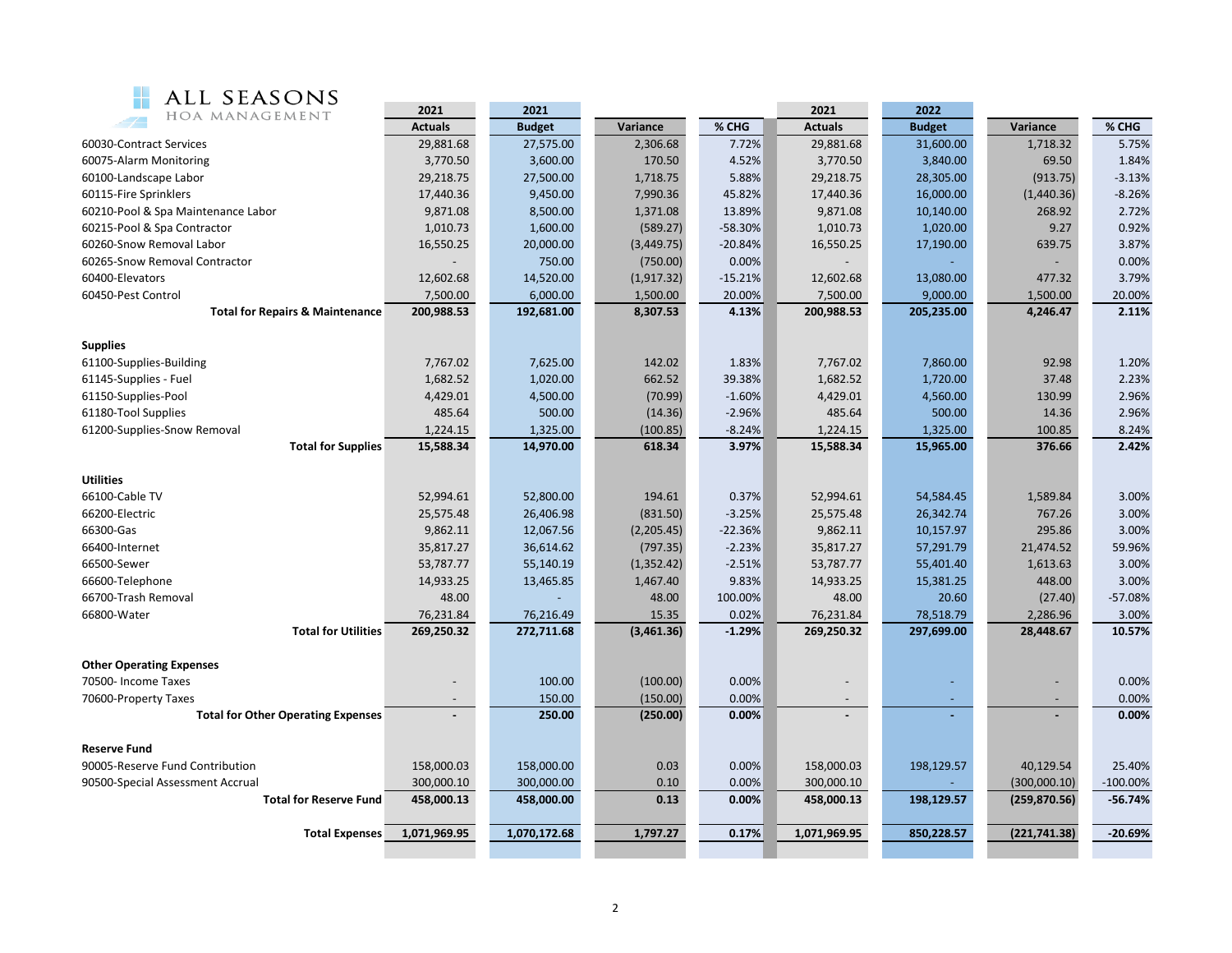

| - - - -    | 2021     | 2021          |          |         | 2021           | 2022          |                 |             |
|------------|----------|---------------|----------|---------|----------------|---------------|-----------------|-------------|
|            | Actuals  | <b>Budget</b> | Variance | % CHG   | <b>Actuals</b> | <b>Budget</b> | <b>Variance</b> | % CHG       |
| Net Income | 6,337.50 | (0.00)        | 5.337.51 | 100.00% | 6.337.50       |               | (6.337.50)      | $-100.00\%$ |